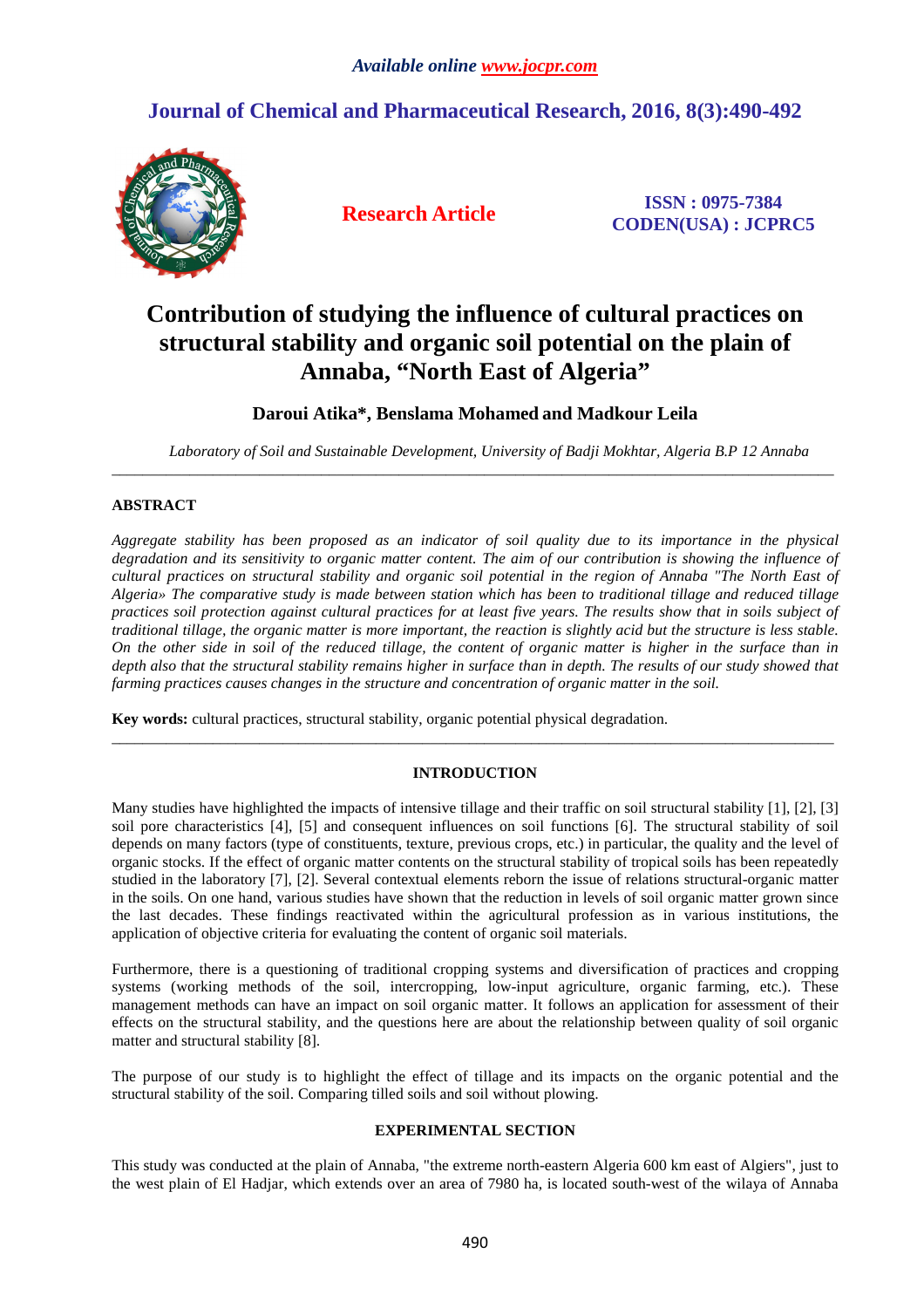(East of Algeria). It is bordered from the north by " Jebel Beliéleta" south by massive sandstone" Ain Berda", to the west by Lake" Fetzara" and east by "Wadi Seybouse", this region is characterized by a Mediterranean climate, characterized by a wet period that runs from October to May, and a dry period that lasts until the rest of the year.

\_\_\_\_\_\_\_\_\_\_\_\_\_\_\_\_\_\_\_\_\_\_\_\_\_\_\_\_\_\_\_\_\_\_\_\_\_\_\_\_\_\_\_\_\_\_\_\_\_\_\_\_\_\_\_\_\_\_\_\_\_\_\_\_\_\_\_\_\_\_\_\_\_\_\_\_\_\_

#### 1.1. Soil sampling:

Soil sampls was taken in farm "Bourjiba" at "El Hadjar" near to the industrial area. Soil samples were taken: 5 stations in 2012 and 3 stations in 2013 (some of the taken from reduced tillage, others from reduced tillage) and at varying depths between (0 to 40 cm). The samples are taken with an auger.

#### 1.2. Analytical methods:

1-The pH was determined by electrometric measurement (AFNOR Norm X 31- 103) in the supernatant solution of a mixture soil / liquid in the proportion 1/5 with a pH meter with a glass electrode.



#### **The study zone taken by satelite**

2-Wetness: wetness has been dried for 24 hours at 105 ° C in the oven.

3-Porosity: The determination of the total porosity of small aggregate, dry leading to the evaluation of the textural porosity or estimating the minimum porosity in the assembly [9].

\* The bulk density: Knowing that the soil bulk density ranges from 1.00 g / cm3 and 1.80 g / cm3. It represents the total mass of the aggregate / total volume of the aggregate; "D A" indicates the status or condition of the soil decreases with the content of soil humus [10], [11].

\* Actual density: It expresses the density of the solid phase constituents of the soil, "DR" is the mass of the solid / solid volume, it is generally between  $2.5 \text{ g}$  / cm3 and  $2.6 \text{ g}$  / cm3 [12].

4-Structural stability test: the structural stability test performed according to the procedure described with yves le Bissonnais [13].

5-Organic carbon: was determined by the method Anne (Norm AFNOR X 31-109[172], and the organic was determined matter using the formula (M0% x C = 1.72).

#### **RESULTS AND DISCUSSION**

The comparative study between a station that has undergone a conventional tillage (CT) system and usual farming practices and soil have been protected against cultural practices (reduced tillage) (RT) for at least five years. The results show that in soils subjected to CT, burial of organic matter is more important, the reaction is slightly acidic but the structure is less stable.

As a result in reduced tillage soils we find a higher organic matter content in surface and depth, and structural stability remains important surface and depth.

The highest values of porosity are obtained in the surface layers of plowed soil. We arrive at the same conclusions made by Claude et al [14]. We can explain this by the returns made as conventional tillage and fragments the soil as a result helps to aerate the soil, against the reduced tillage minimize soil aeration effects.